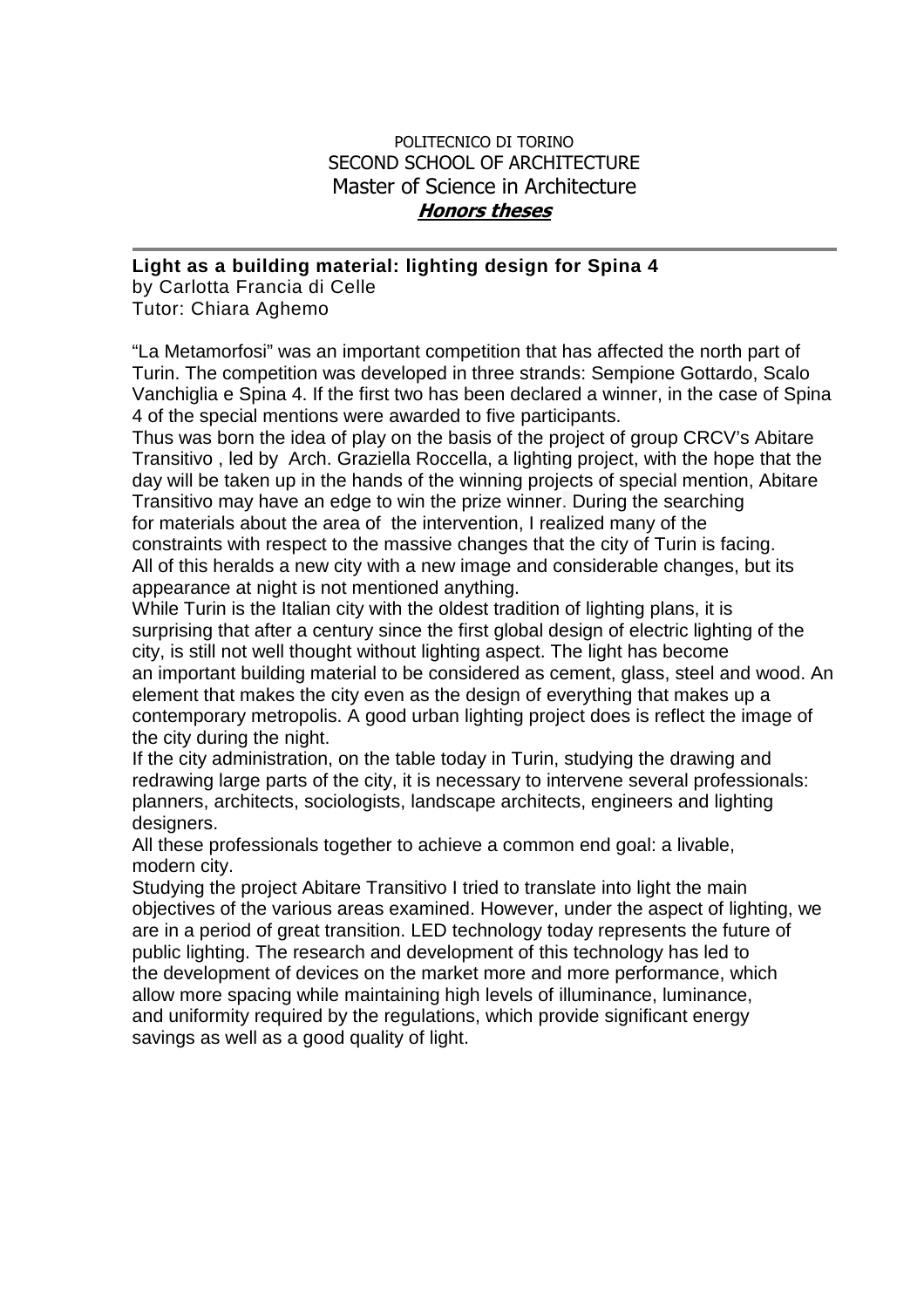Leaving aside those who argue that the use of LED technology results in an ordinary conversation related to fashion or advertising, in specialize magazines and at industry conferences come into play several negative aspects overshadow the benefits of LED: from the high economic costs and the need to

study major maintenance plans, to the new studies that address the photobiological risks and to human health and that lead to curb the use of this new technology that probably still needs development, research and field trials .

For these reasons, I developed two lighting projects in parallel: one entirely with traditional sources, and one entirely with LED technology. I searched for a practical example to try to give an answer about this debate that ignites the main exponents of the lighting industry.

At the end of the calculations and changes made in the four areas analyzed in this project it can be concluded that there can't be a clean break in the choice of the type of equipment. It can't still be a projects totally with LED, as it would be inappropriate to install a new lighting system without using this new technology.



The theme of Building Mobility